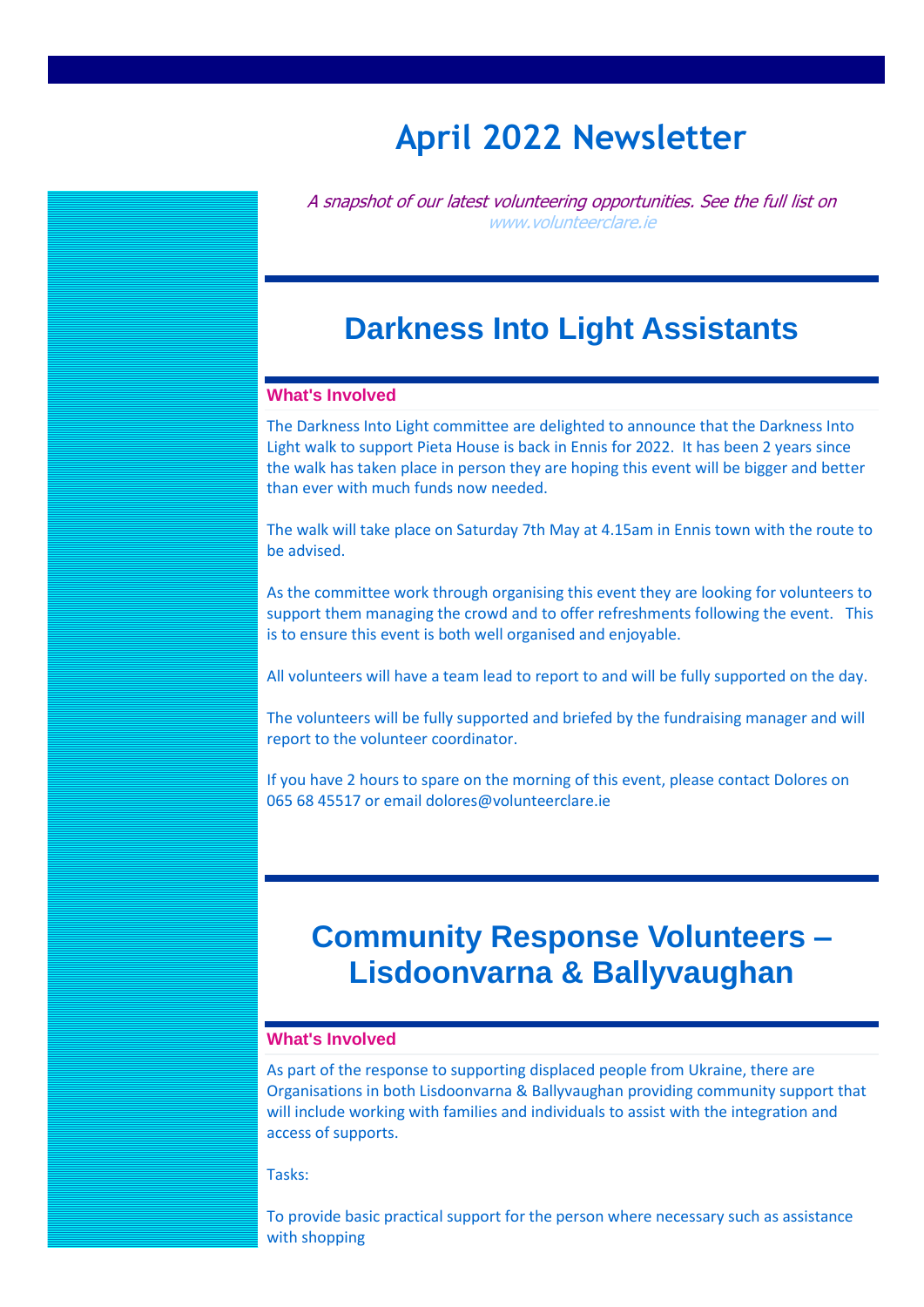Accompanying adults and children to appointments Teaching adults and children specific skills such as knitting, crafts, language exchange Translation service for adults and children Leading guided walks around the local area with adults and children Supervising playgroups Organising donations of clothing and supplies Leading coffee mornings and social get togethers for adults and children Participating in organized fundraising activities

We ask that Community Covid-19 Response' volunteers commit to an initial 3-month period. We envisage that this will be being between 3-4 practical tasks per week, however this may change.

If you are interested in this type of role pleases contact Dolores on 065 68 45517 or email [dolores@volunteerclare.ie](mailto:dolores@volunteerclare.ie)

## **Home Visitation – St Vincent de Paul**

The aim of the St Vincent de Paul Society is to tackle poverty in all its forms through the provision of practical assistance to those in need. The Home Visitation team support those who request assistance from the Society. They visit people in their own homes with the offer of offer support, guidance & friendship.

The visitation volunteers will always work in pairs in the following areas throughout Clare They have local branches in Kilkee, Kilrush, Ennistymon, Ennis, Clarecastle, East Clare, Miltown Malby, Newmarket on Fergus, Sixmilebridge and Shannon. Volunteers are required in all the areas.

The tasks are as follows:

Attend regular Visitation Conference meetings on a weekly basis. To complete weekly/fortnightly home visits in pairs. When visits are not possible, provide support via phone calls Provide a listening ear as well as practical help and information Work with people in a non-judgemental manner to try and resolve the difficulties they are experiencing. Try to understand the needs of the people and focus on empowering them As a group make informed decisions on requests for assistance received. Uphold policies and procedures of SVP, including SVP Safeguarding Policy & Procedures

All visitation volunteers will be fully supported by the Conference President and other members on an ongoing basis. The time commitment is 3.5 hours per week.

If you have up to 3.5 hours per week and would like to get involved in this role with St Vincent de Paul please contact Dolores on 065 68 45517 or email [dolores@volunteerclare.ie](mailto:dolores@volunteerclare.ie)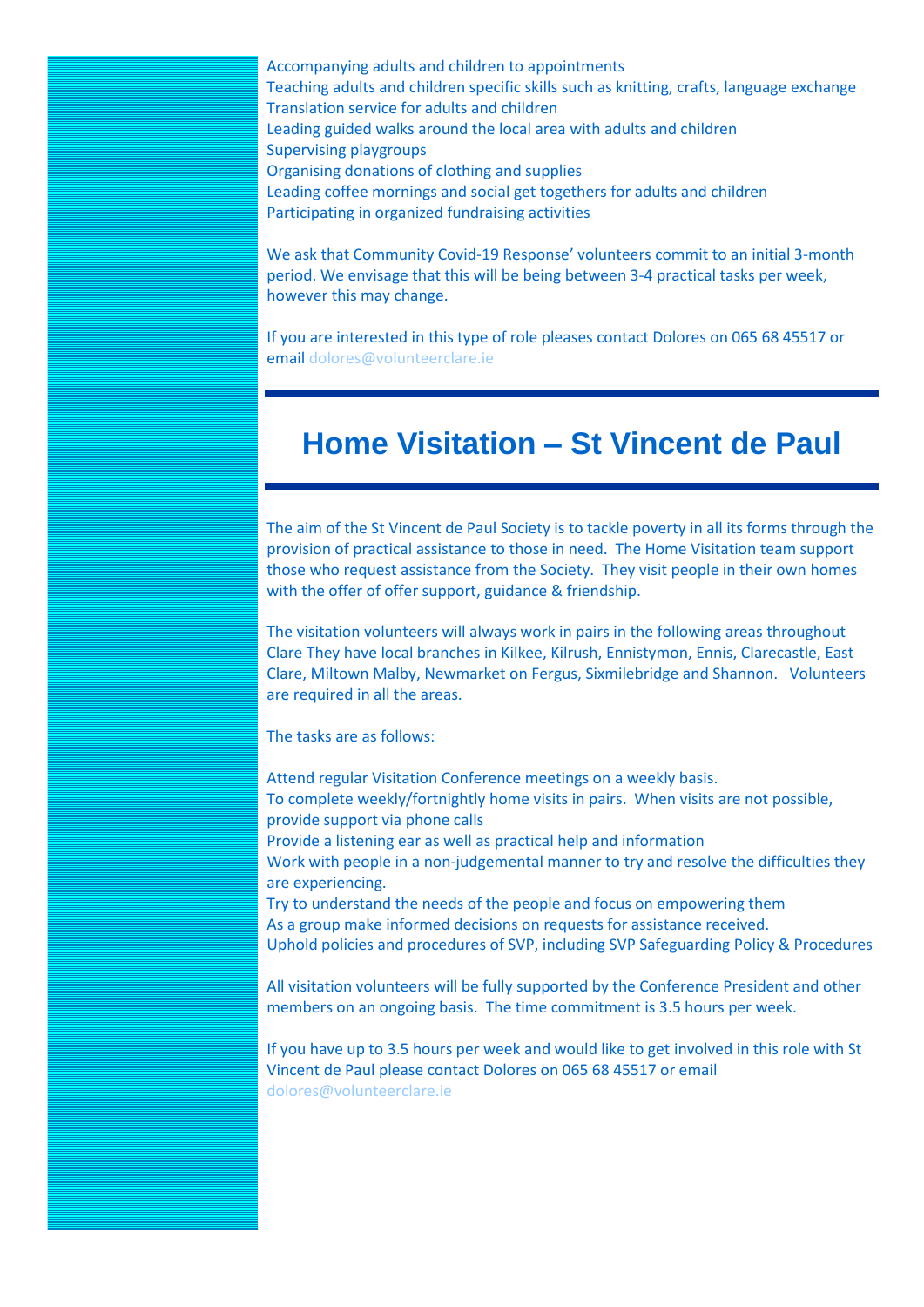### **Accounts Volunteer – St Vincent de Paul**

#### **What's Involved**

The Clare Branch of St Vincent de Paul are looking for looking for support with their Accounts to ensure that the various local Conferences capture and record important financial data. This will improve their ability to assist people whilst also adhering to relevant legislation.

The volunteer will carry out the following:-

Collecting financial information from Conferences on a weekly basis and inputting the data in the SVP accounting system. Producing summary reports for the Conferences on a monthly, quarterly and annual

basis to showcase the nature of the activity and to help identify trends.

Highlight any discrepancies to the Conference President, so that the correct financial data is captured and stored correctly

Volunteers for this accounts role are asked to work remotely from 2 - 4 hours a week while attending Conference Meetings from time to time.

If you have up to 4 hours per week and would like to get involved in this role with St Vincent de Paul please contact Dolores on 065 68 45517 or email dolores@volunteerclare.ie

## **Conversational English Support Ennis, Shannon and Online**

#### **What's Involved**

Fáilte Isteach is an organisation that provides opportunities for people to contribute to their communities and engage actively in society. Fáilte Isteach involves volunteers welcoming migrants to the community through conversational English classes. It provides more than the transfer of skills and knowledge. It is making a positive difference to everyone involved. Due to the increase in demand with the displaced people of Ukraine they are looking for more people to get involved. This can be face to face in both Ennis and Shannon or Online.

Following Covid they have started back their teaching face to face as well as offering online support and they are looking for volunteers to join their team. The aim is to assist people that are new to the community to improve their spoken English. Failte Isteach offers bespoke training and provide resources and all materials to include books. All training and information are currently done on Zoom All volunteers must be over 18years of age and have good WIFI coverage at home.

The courses are usually 6 weeks and the set up is 2 tutors with up to 4 learners on Zoom at any one time. The tutors will work together, and they will always be supported. Failte Isteach offer their tutors other training all coming under the ethos of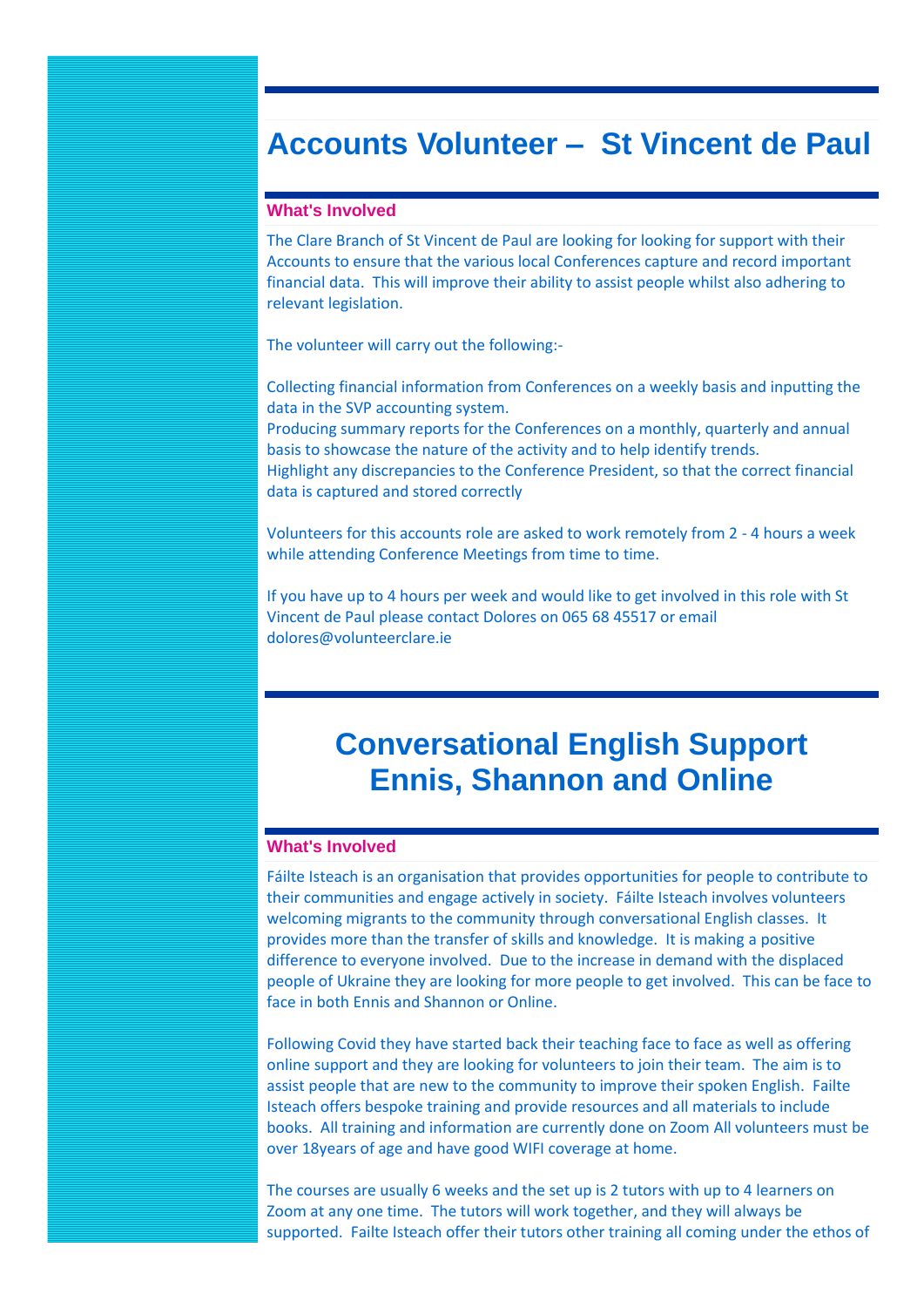their organisation. Please note that you do not have to have a teaching background to assist in this role but must have good people skills and the ability to keep conversation flowing.

If you are interested in this role and are confident on Zoom (full training will be provided on the workings of Zoom also) please contact Dolores on 065 68 45517 or [dolores@volunteerclare.ie](mailto:dolores@volunteerclare.ie)

## **Tourist Information Volunteer – Kilrush**

Kilrush Town Team have secured a Mobile Community and Tourism Unit with the support of LEADER Funding. This unit will be located at the Square in Kilrush to give Tourist Information, Historical Information. It will also have a booking office for annual events in the town.

They are now looking for volunteers to support the office in order to provide information on local activities, travel, hospitality and accommodation information as well as to promote local attractions in the area. The Town Team will provide both training and all relevant information

The tasks are as follows:

Answer questions from tourists, visitors, local residents in person. Make suggestions on tours, travel routes, accommodation and local attractions Provide literature and information on local tours and places of interest. Record tourist numbers and nature of enquiries manually. The time slots are 9am to 1pm & 1pm to 5pm

This Hub will be open from Monday to Friday and volunteers are required for 4 hours on any day, morning or afternoon

If you have availability on any morning or afternoon and have an interest in this area, please contact Dolores on 065 68 45517 or dolores@volunteerclare.ie

## **Administration Support – Samaritans**

The Samaritans offer a free confidential helpline for people who are upset, troubled or feeling suicidal.

The Ennis Branch of the Samaritans are looking for a volunteer who can assist with a wide variety of administrative tasks in their office based in Ennis.

The volunteer would need to have a background in office procedure and be able to carry out the following tasks:

Collations of statistical information as required Maintaining accessible records and files for team. Administration support to the volunteers ie Typing, scanning, photocopying, etc. Maintaining and updating the database Development of systems for purchasing , stock taking.